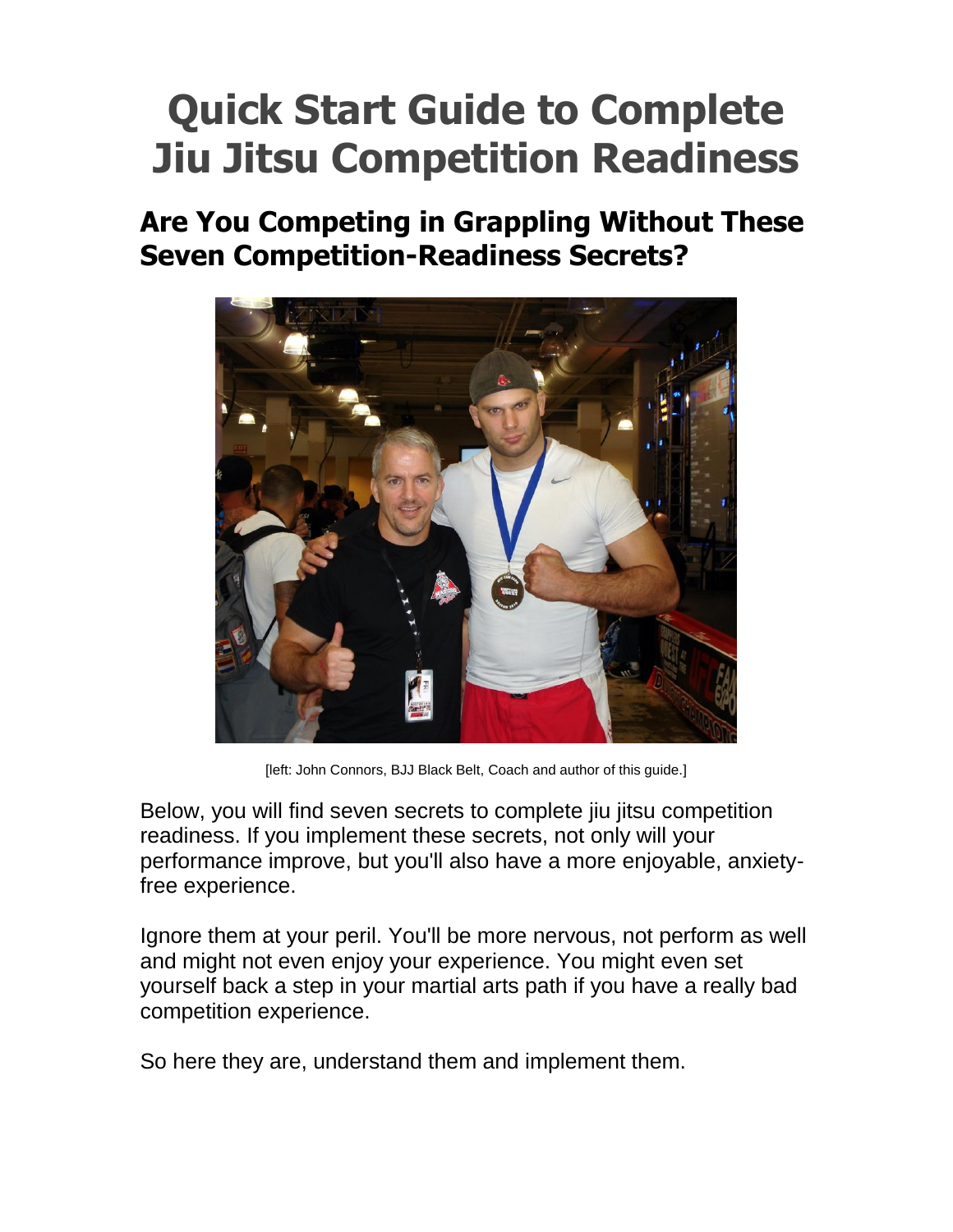#### The First Secret:



Limit yourself to ONE or TWO techniques from each major position:

- a) one or two techniques from the feet (takedowns)
- b) one or two techniques from your guard
- c) one or two passing techniques
- d) one or two submission techniques;



and use ONE SIMPLE GAME PLAN.

Why limit yourself like this? Several reasons: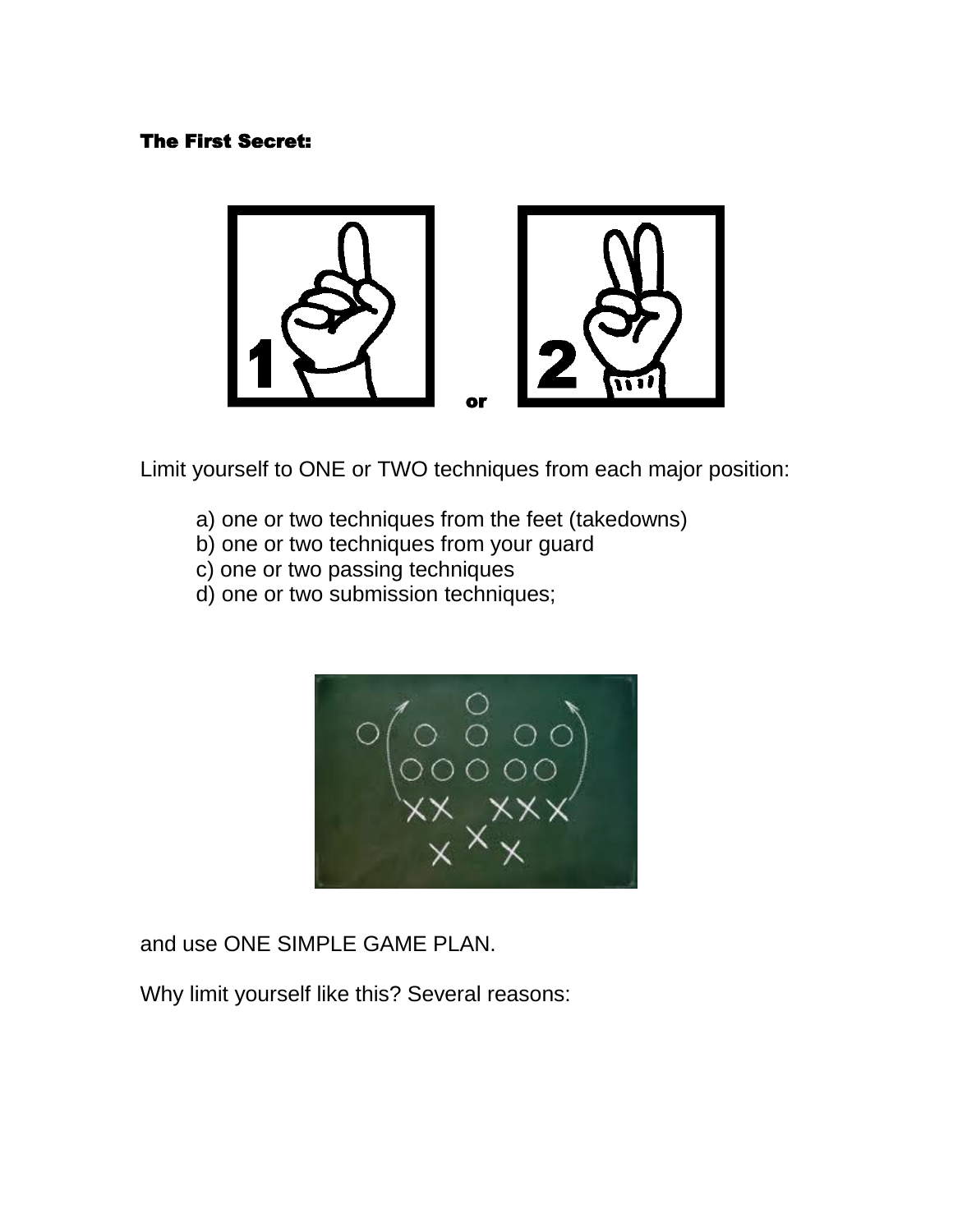### **Jack of All Trades, Master of None**



You do not want to be the proverbial "jack of all techniques and master of none."

You need to *master* the techniques you'll use in competition. It won't help you to "kinda know" a bunch of techniques. You need to hit your techniques effectively and without hesitation. By only using your "bread and butter" moves, you'll avoid making a glaring mistake and giving your opponent an easy opening to counter you.

You might be thinking: "Yeah, but my go-to moves are so basic that they'll never work in competition."

The basics are *always* effective. Also, your training partners are familiar with your game plan and techniques, so they can often make it difficult for you to implement them in training. But at the tournament, your game will be completely new to the competition. You'll be surprised at how effective your most basic techniques are against an opponent who has never competed against you before.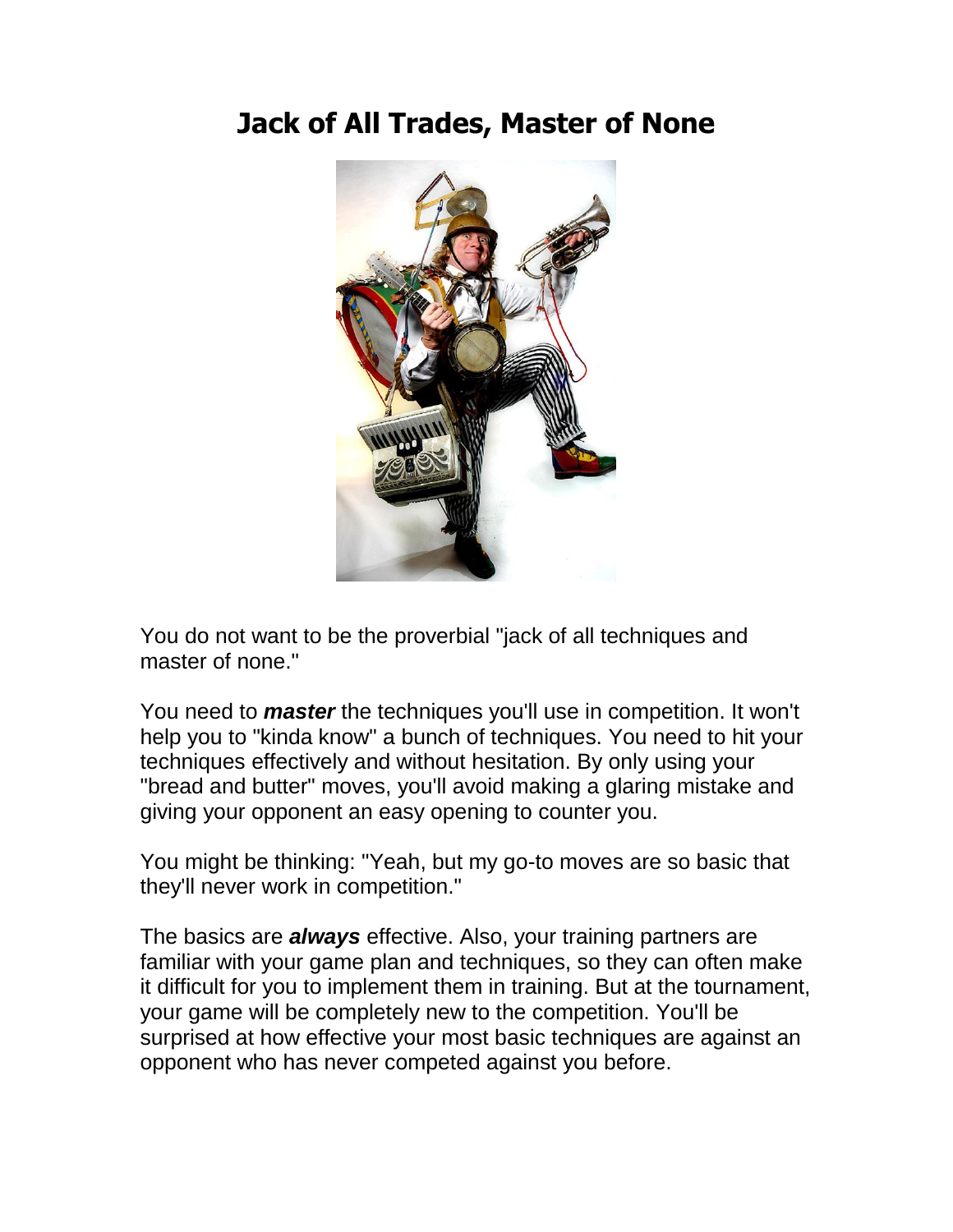Do not make the mistake of thinking that only tricky or sophisticated techniques work in competition. Especially at the lower levels, the basics tend to win much more often than other fancier stuff.

The second reason you want to limit your competition techniques is:



## **Make The Most of Your Training Time**

You only have a limited time to prepare for your tournament, so you must use your time wisely.

If you intentionally limit your arsenal of techniques, then you can spend more time refining your go-to moves. The more time you put into drilling and perfecting these techniques (instead of learning new ones), the more effective your jiu jitsu game will be.

You can ask your instructor about just these primary techniques, further improving the efficiency of your training time.

And finally, you can take a break from watching a random assortment of jiu jitsu, to focusing in on researching your chosen techniques. Take that random Youtube time and just put it to more grappling and drilling.

One or two moves per position might not seem like much, but the combinations and potential counter moves add up quickly. There's a lot to learn (and more importantly, master) than you might think.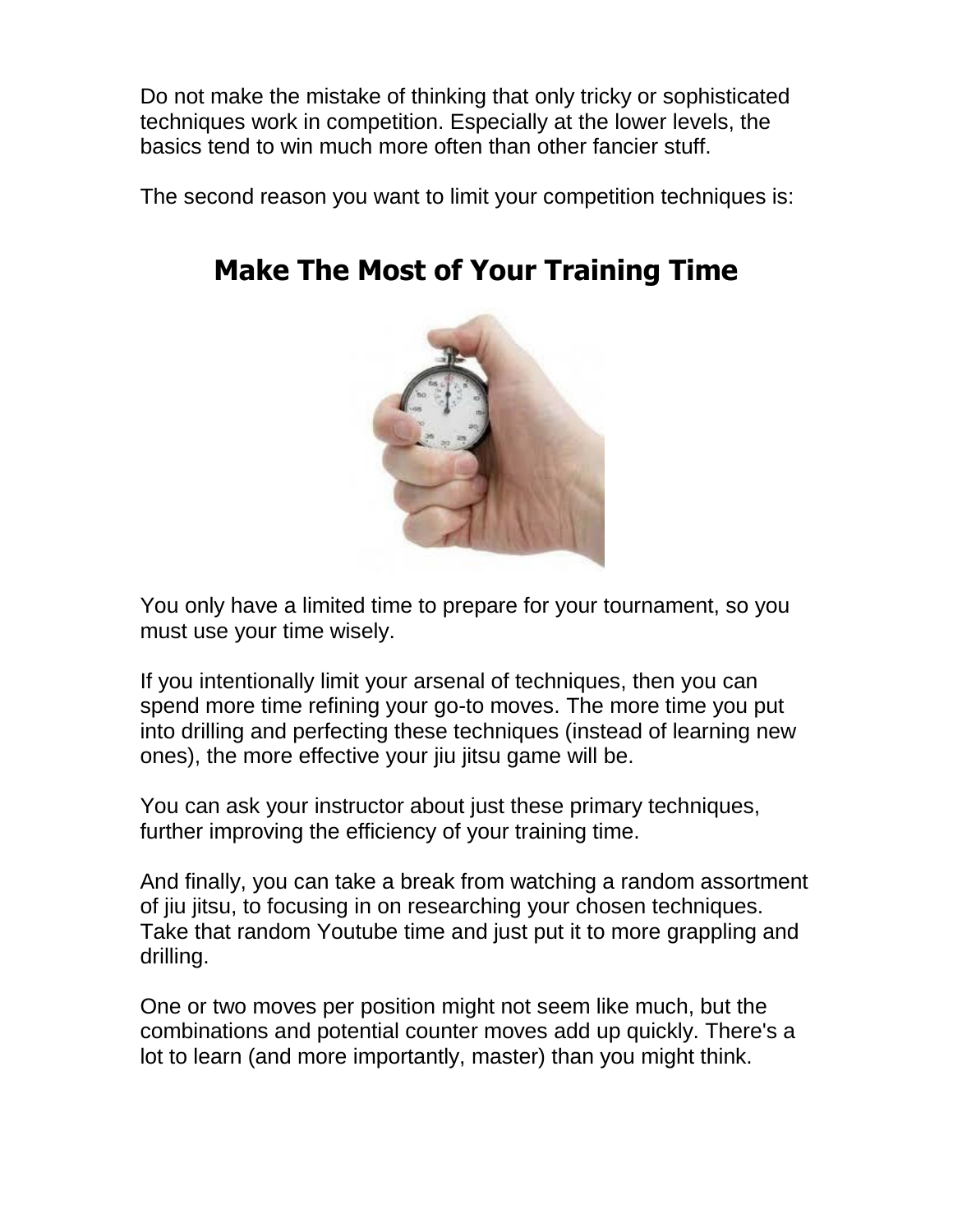If you work on improving half the number of techniques, you'll develop mastery of those techniques twice as fast as you would otherwise.

Use your time wisely.

Another reason you want to limit your game plan and techniques is:



### **You'll Instantly be Mentally Stronger**

With a limited selection of techniques, you'll spend much less time and brain power deciding what technique to do in any given moment. *The decision has already been made!* BAM ! Just do it!

This will come in very handy if you run into serious fatigue in your matches, because fatigue undercuts your brain's decision-making functions. By "pre-deciding" your techniques, you take that burden off your brain during competition. Now you can focus on just getting after your opponent with your techniques. Many matches are decided by who wins the scrambles. If you don't have to think about it, you'll be that much faster during your match.

Also, your visualization of your matches will now be easier and more effective. Instead of worrying about every single possibility in a match, you can focus on your "perfect match". You can visualize **exactly** how you want the match to go.

You might ask: "What if the match doesn't go the way I want it to?"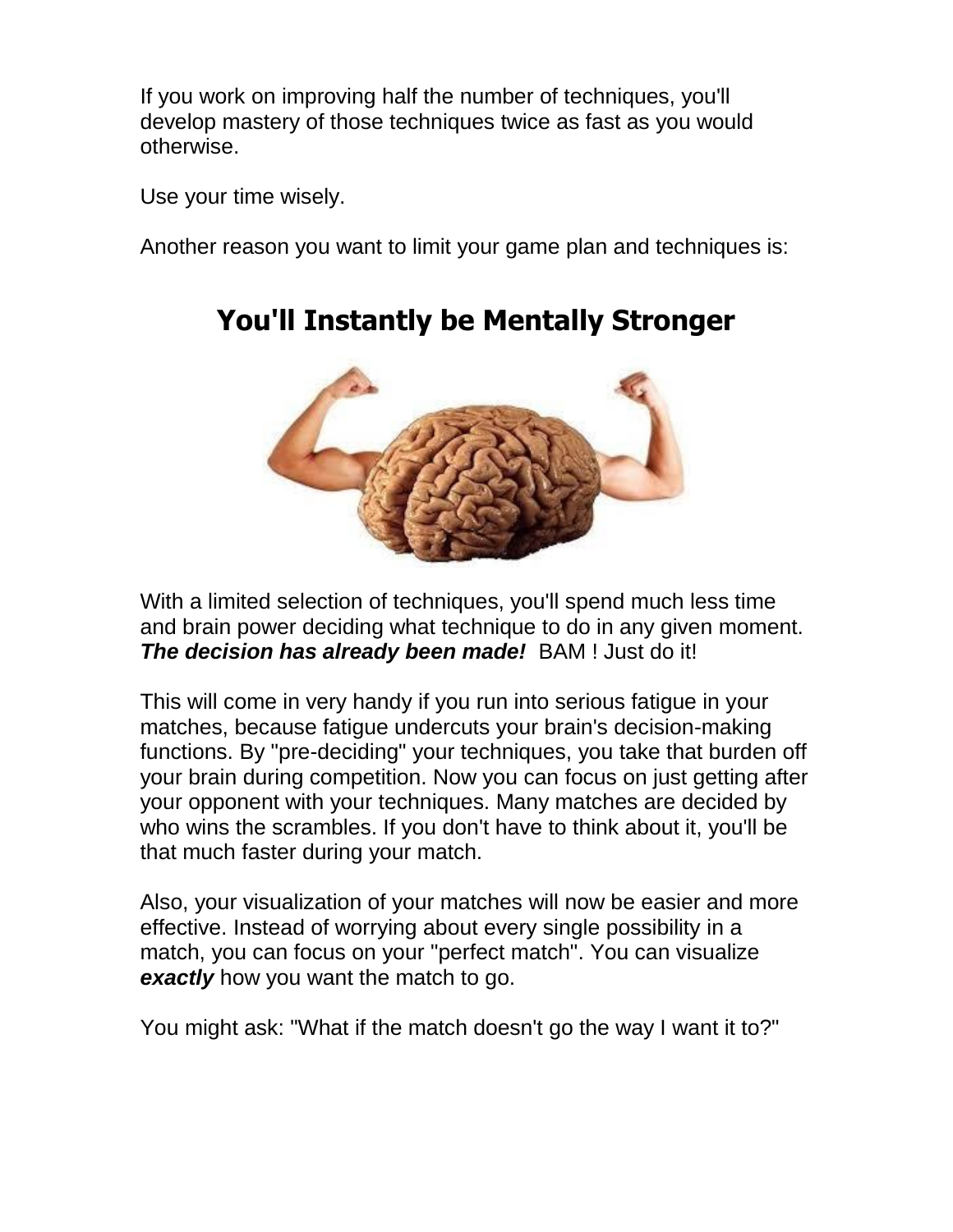No problem: because you have a limited game plan, there is a more limited number of ways things could go wrong. Now you can plan and visualize how you will deal with these known setbacks.

You still have a fair amount of work to do, but it is at least manageable and somewhat limited in scope.

Now, this First Secret is great advice, but it won't help you unless *you act on it*.

So without waiting, you are going to act on it right now. On the next page you will find three homework assignments. Do them now. There is huge power in writing down your plans. You'll get many times more value from this guide if you do the assignments, and do them now.

You might say: "But I'm not sure what my game plan should be."

Don't worry if you're uncertain. You can always change your game plan later, but write something down NOW. Write down the techniques you're most comfortable with and that are most successful for you.

### Your Homework

#### **Homework assignment #1:**

Write down your core techniques and game plan:

|                   | Technique 1 | Technique 2 |
|-------------------|-------------|-------------|
| My Two Techniques |             |             |
| From The Feet     |             |             |
| My Two Techniques |             |             |
| From My Guard     |             |             |
| My Two Passing    |             |             |
| Techniques        |             |             |
| My Two Submission |             |             |
| <b>Techniques</b> |             |             |

My Basic Game Plan is: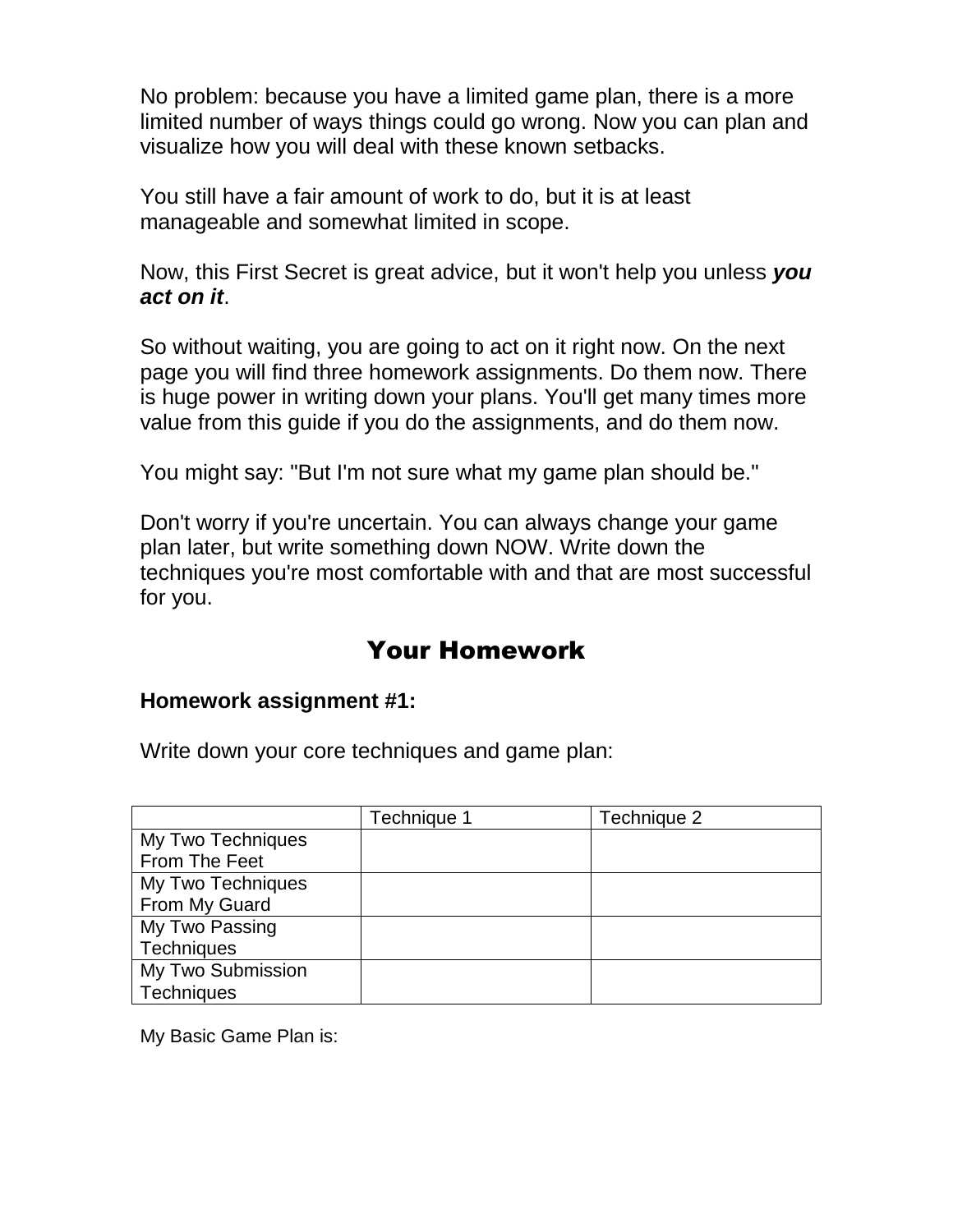### **Homework assignment #2:**

Schedule the training time for your core techniques and game plan

|                   | Technique 1 | Technique 2 | <b>Training dates</b><br>and times |
|-------------------|-------------|-------------|------------------------------------|
| My Two Techniques |             |             |                                    |
| From The Feet     |             |             |                                    |
| My Two Techniques |             |             |                                    |
| From My Guard     |             |             |                                    |
| My Two Passing    |             |             |                                    |
| Techniques        |             |             |                                    |
| My Two Submission |             |             |                                    |
| Techniques        |             |             |                                    |

### **Homework assignment #3:**

Visualize your "Perfect Match" using the techniques you selected above. Also, visualize any contingency plans that your game plan provides. For example, my game plan might call for an ankle pick, to guard pass to side control, to paper-cutter choke. My contingency plan might be to pull guard sweep my opponent if I'm unable to execute my takedown.

Make time before the competition (and while waiting at the tournament) to visualize your matches.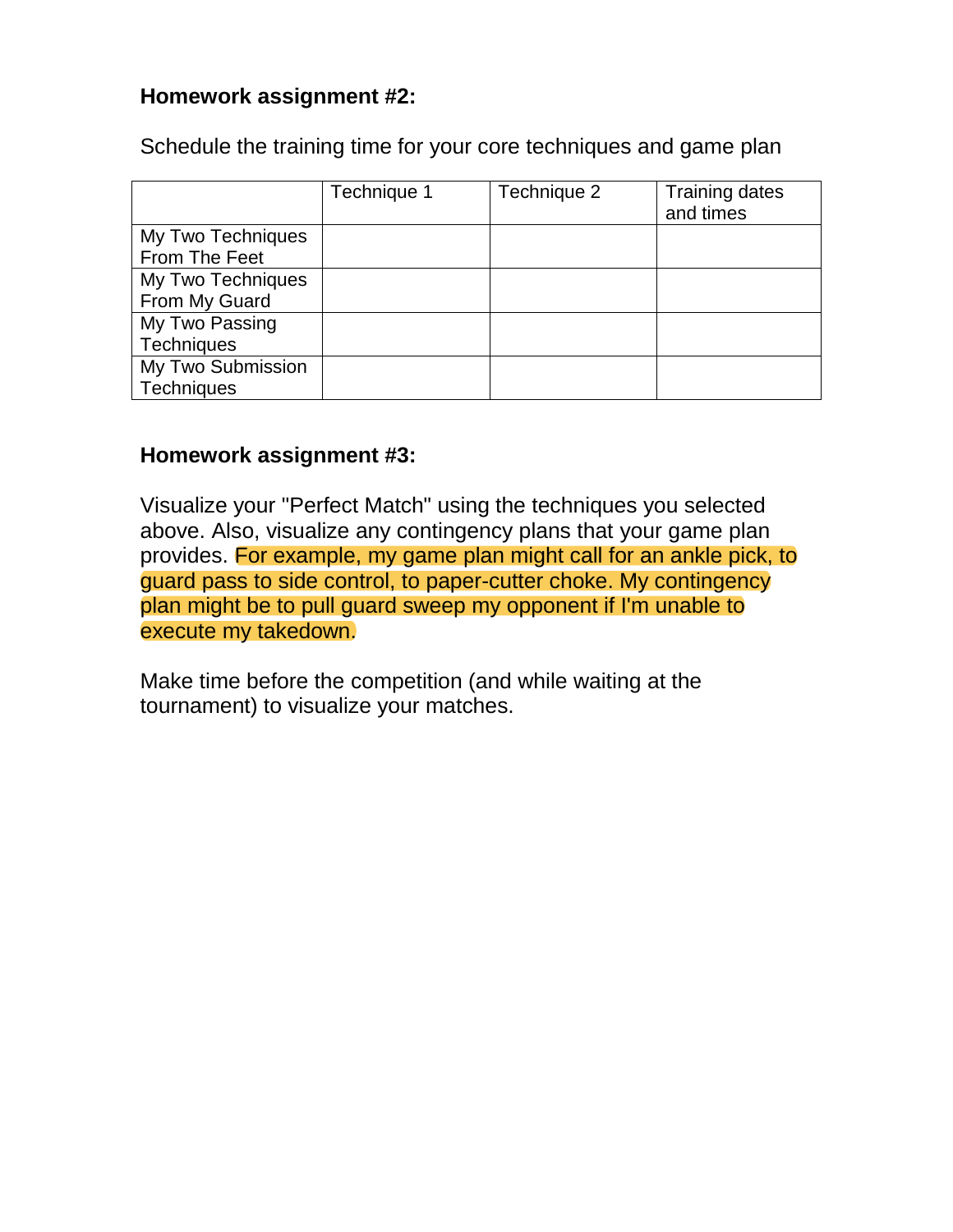## **The Second Secret:**

In almost any endeavor, a GOAL can focus our attention and activities to move us in the right direction. We all want to win and come in first place, right? So our goal should be that and only that, right?

Not necessarily.

Instead, have MULTIPLE GOALS for your tournament experience.



Now, what does it exactly mean to have MULTIPLE GOALS?

Here's ten potential MULTIPLE GOALS for your consideration:

- 1) attempt one of your takedowns
- 2) attempt one of your passes
- 3) attempt one of your sweeps
- 4) attempt one of your submissions
- 5) score one of your takedowns
- 6) score one of your passes
- 7) score one of your sweeps
- 8) score one of your submissions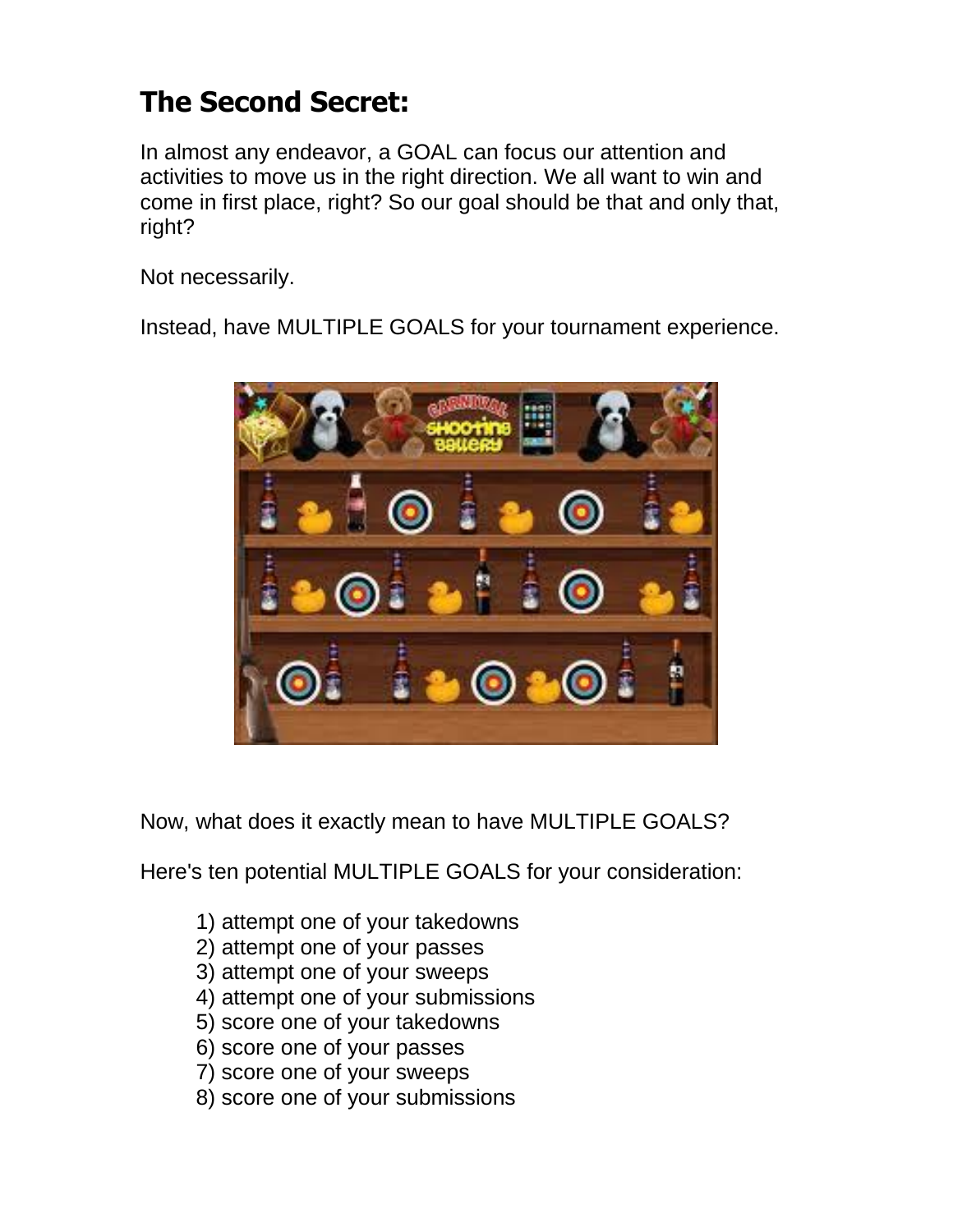9) win a match 10) win your division

Why have multiple goals? Here's a couple of really good reasons.



### **Your Performance Will Improve**

First and foremost, you will improve your performance. Of course, everyone wants to win and come in first, and that is a worthy goal, but we can't completely control the outcome of a tournament. We *can* control our performance.

By focusing ON THE PROCESS, not the outcome, you will improve your focus and lessen unhelpful competition anxiety. Focusing only on winning the tournament can open the door for some destructive and distracting trains of thought:

"What if I don't win? Will my teammates think less of me?"

"What if I don't win a single match? What will people think?"

"What if I get submitted?"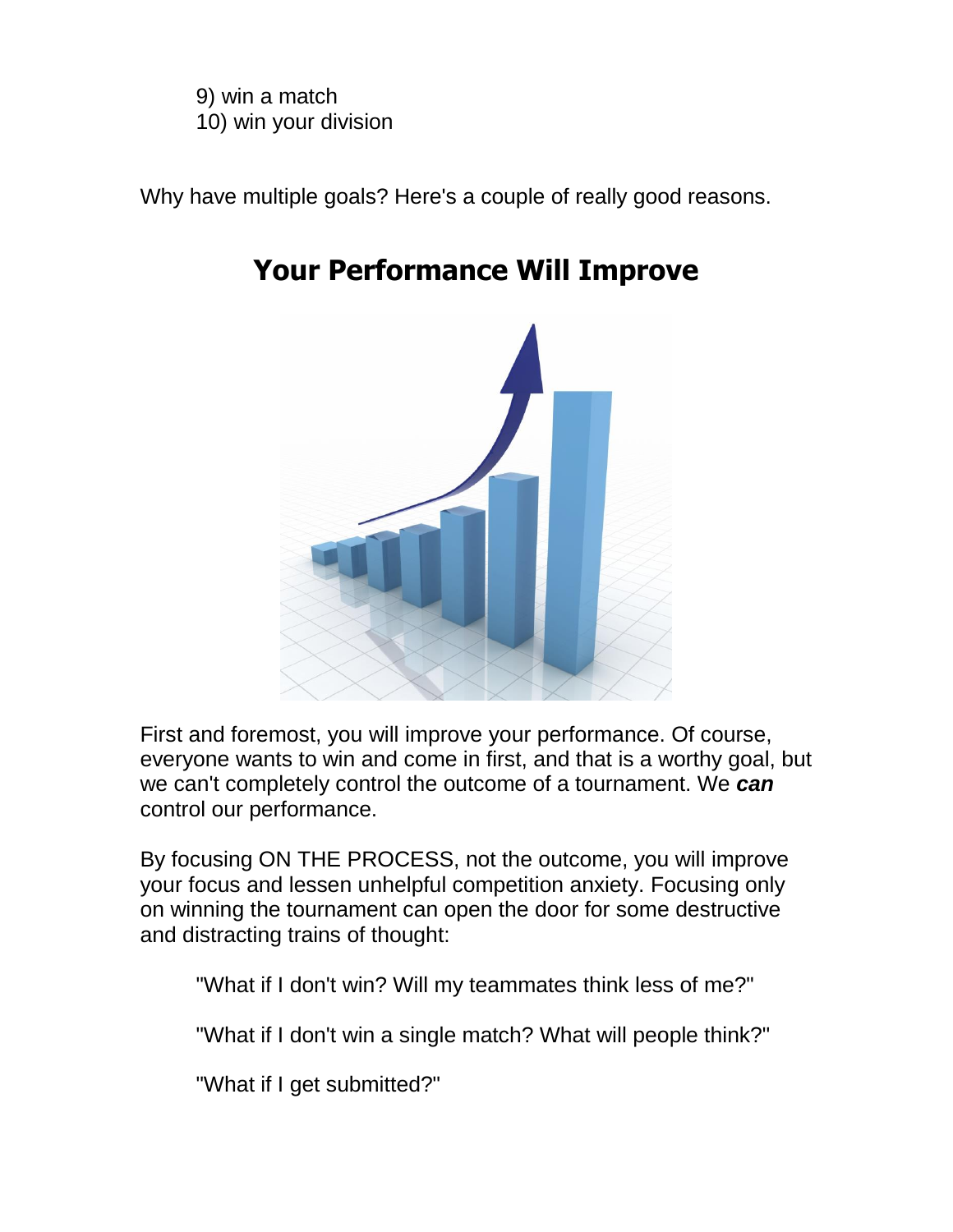"What if I totally freeze up and choke?"

When you don't focus on the process, your mental approach can become too personal. Self consciousness kills performance.

Another mistake can come when you try to "size up" the competition:

"Wow. That guy looks strong!"

This kind of thinking cannot help your confidence or performance. If you don't believe you can win, it's unlikely that you will win. Your opponent's apparent strength is not really important any way. You want to focus on your performance.

And it can go the other way too:

"Oh, that guy doesn't look too tough."

This line of thinking might give you an initial boost of confidence, but it can backfire on you. What if, when you get into the match, this "not so tough" guy turns out to be pretty tough! This could throw you for a loop and knock you off your game. You might have to work much harder than you planned when you sized up your "weak" opponent.

It's much better if you can forget about your competitors, forget about what others think, forget about the consequences of winning and losing, and put your focus where it needs to be: ON YOUR OWN JIU JITSU GAME - your techniques and how you will execute them.

Get lost in the game plan, so to speak. Don't let it matter who your competition is. You can't control who they are, what they look like, where they're from, or what they'll do. It can't help you to focus on those things, but it might hurt you.

So, by having PROCESS GOALS, not just results goals, you can better focus where you need to, on YOUR PERFORMANCE. This ultimately leads to more wins in the long run, any way.

There's another very good reason to have multiple goals: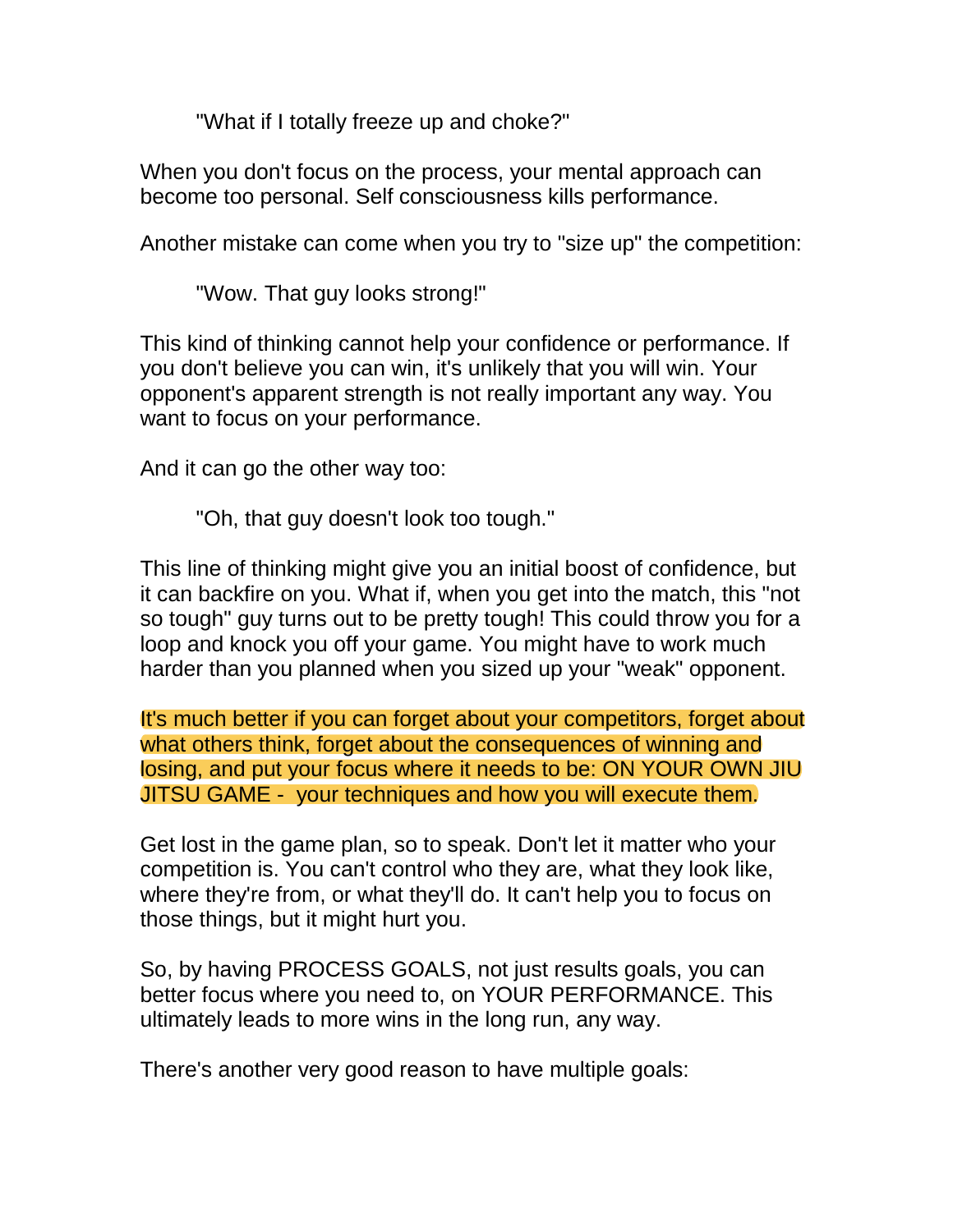### **More Goals = More Chances for Success**



With multiple goals, you are simply more likely to achieve at least one of them. Why is this important? You can then consider your tournament experience as at least somewhat successful. You are more likely to learn from your experience and come back to compete again. If winning the tournament is your only goal and you come in second, you might have had a great performance but still not feel good about it.

Also, with multiple goals, if you go out and hit your first takedown, then you've already hit one of your goals! Now you can build on that momentum and feel even more confident.

Of course, as you gain tournament experience, you might want to drop the softer goals of "attempting" techniques. But at the start of your competition career they can serve as useful "training wheels" to get you on the right path.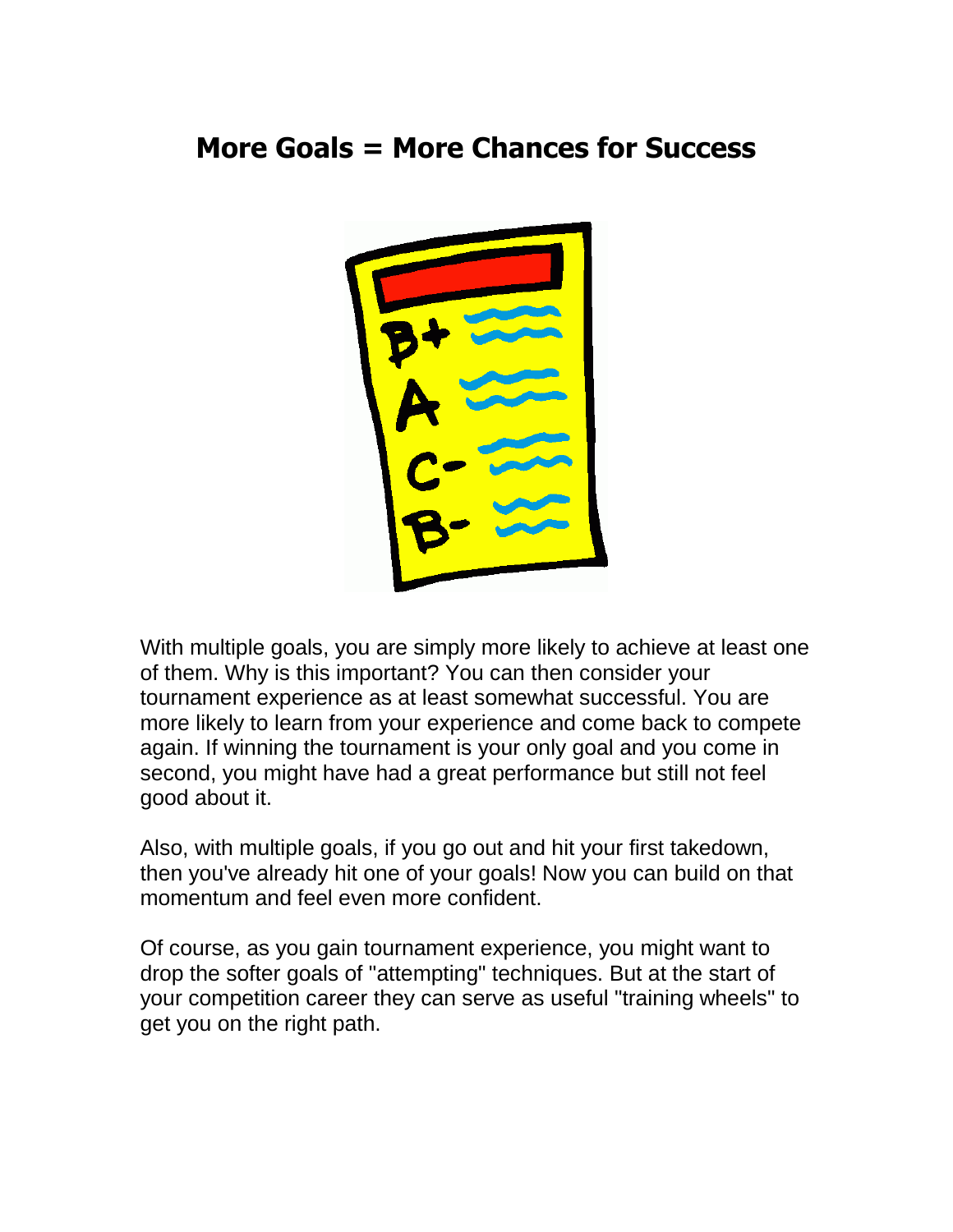### **Homework assignment #4:**

Write down all your goals NOW.

Include PROCESS GOALS.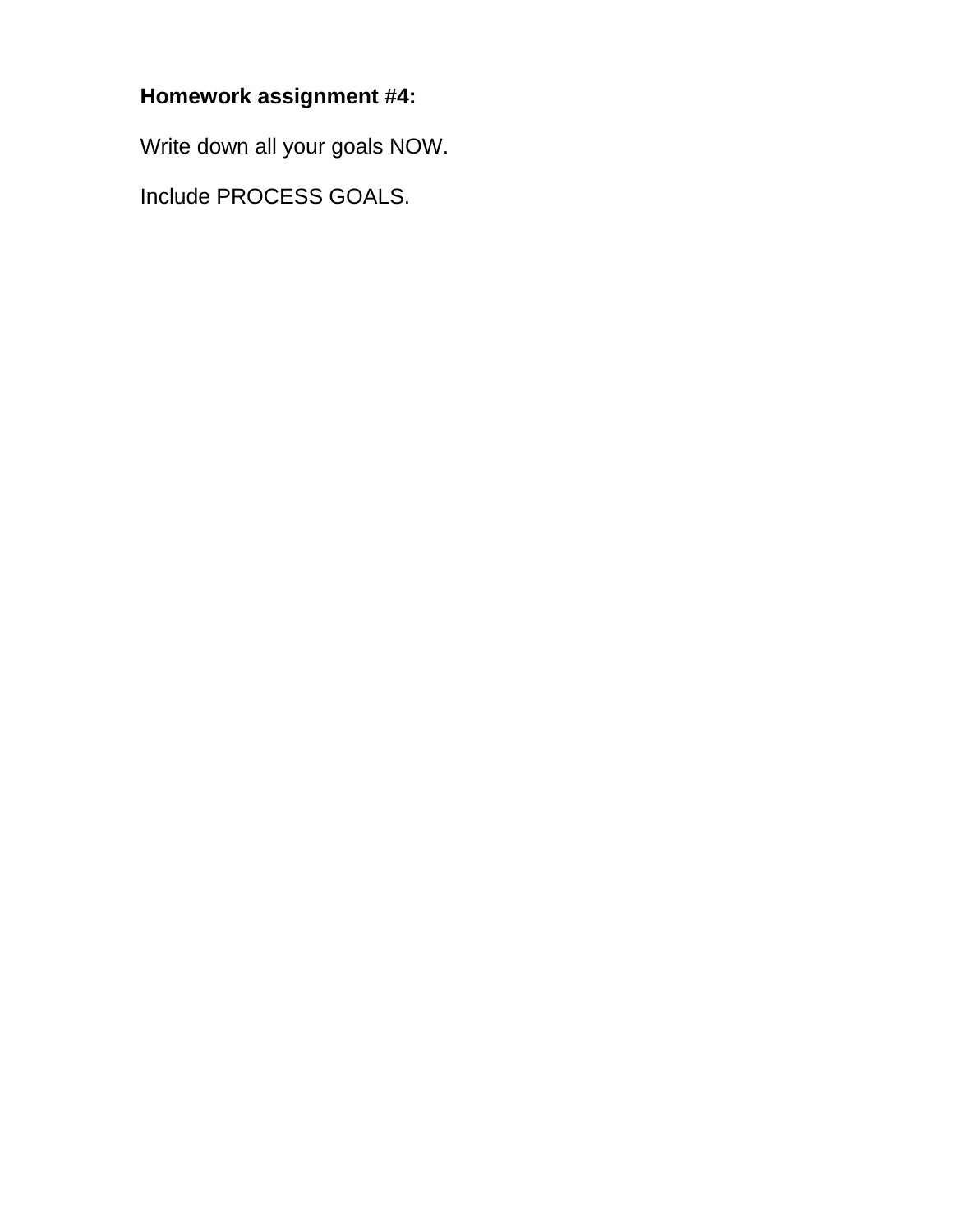## **The Third Secret:**

Incorporate "Match" sparring into your training. Use a referee; score the bout, have fans cheering. Simulate a real match as much as possible.



Why "Match" sparring?

You have probably done most of your sparring starting on the mats at a somewhat friendly pace. You need to acclimate yourself to a different experience. You'll have a referee scoring the match, coaches and fans yelling during the match, and other matches going on simultaneously. You'll want to simulate as much of these new sensory inputs into your training and preparation as possible.

Even starting on your feet might be new to you. You might feel like your conditioning is pretty good, but conditioning is somewhat activity-specific. You might find that working on your feet tires you much faster than you anticipated. Get your experience in training to prepare yourself as much as possible.



The military and law enforcement use simulation training to improve performance in high-stress situations, for good reason. Now it's your turn.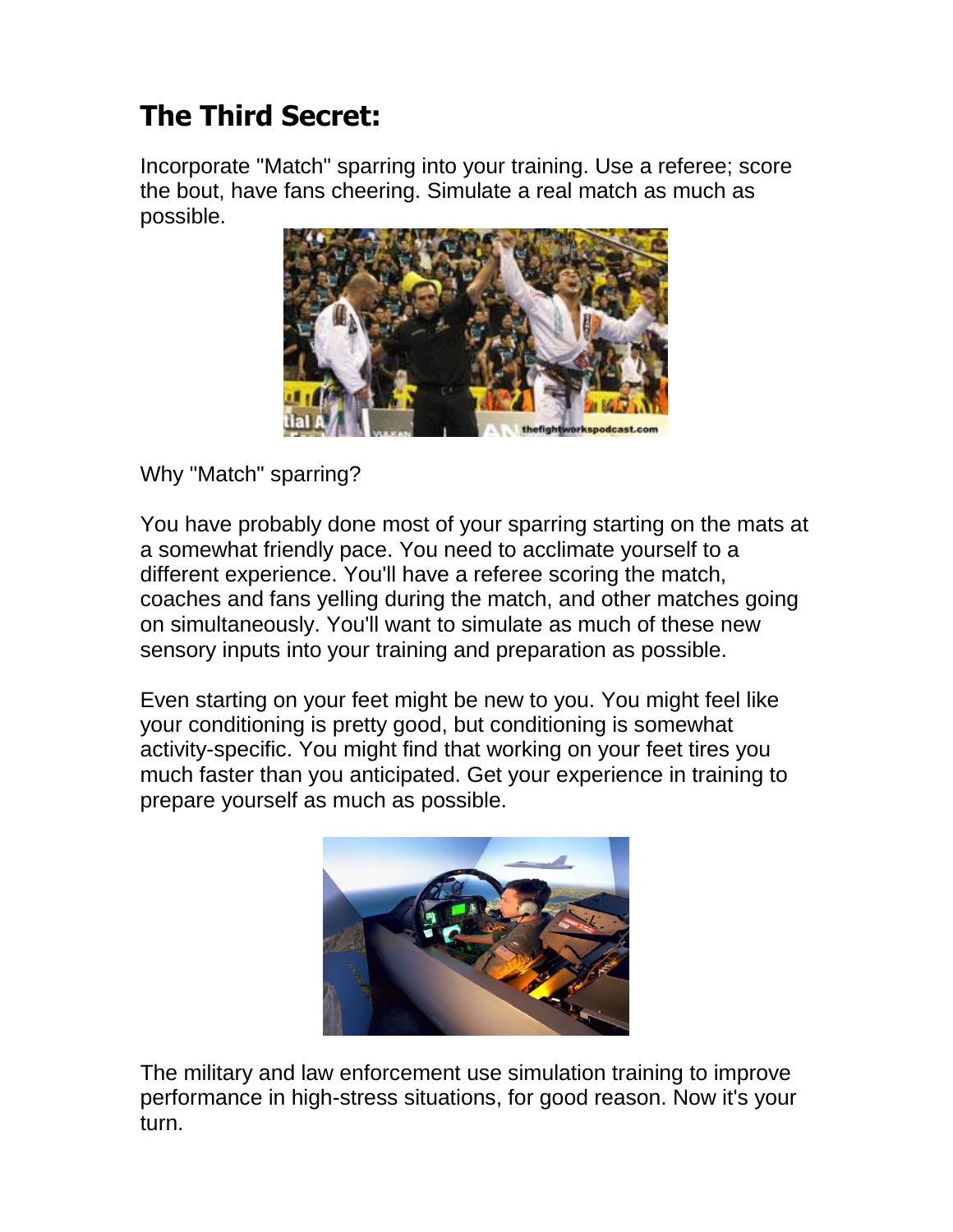## **The Fourth Secret:**

Also incorporate "Scramble" sparring into your training.

What's scramble sparring? Well, it has nothing to do with eggs.

Start the sparring round with both athletes lying on their backs head to head, and /or on their backs side by side, head to foot. When the coach says go, the match starts from this awkward scramble position.

So many matches at the beginner levels are decided because one athlete won the scramble - one athlete got to the top position before the other.



Win the scrambles. Do Scramble Sparring.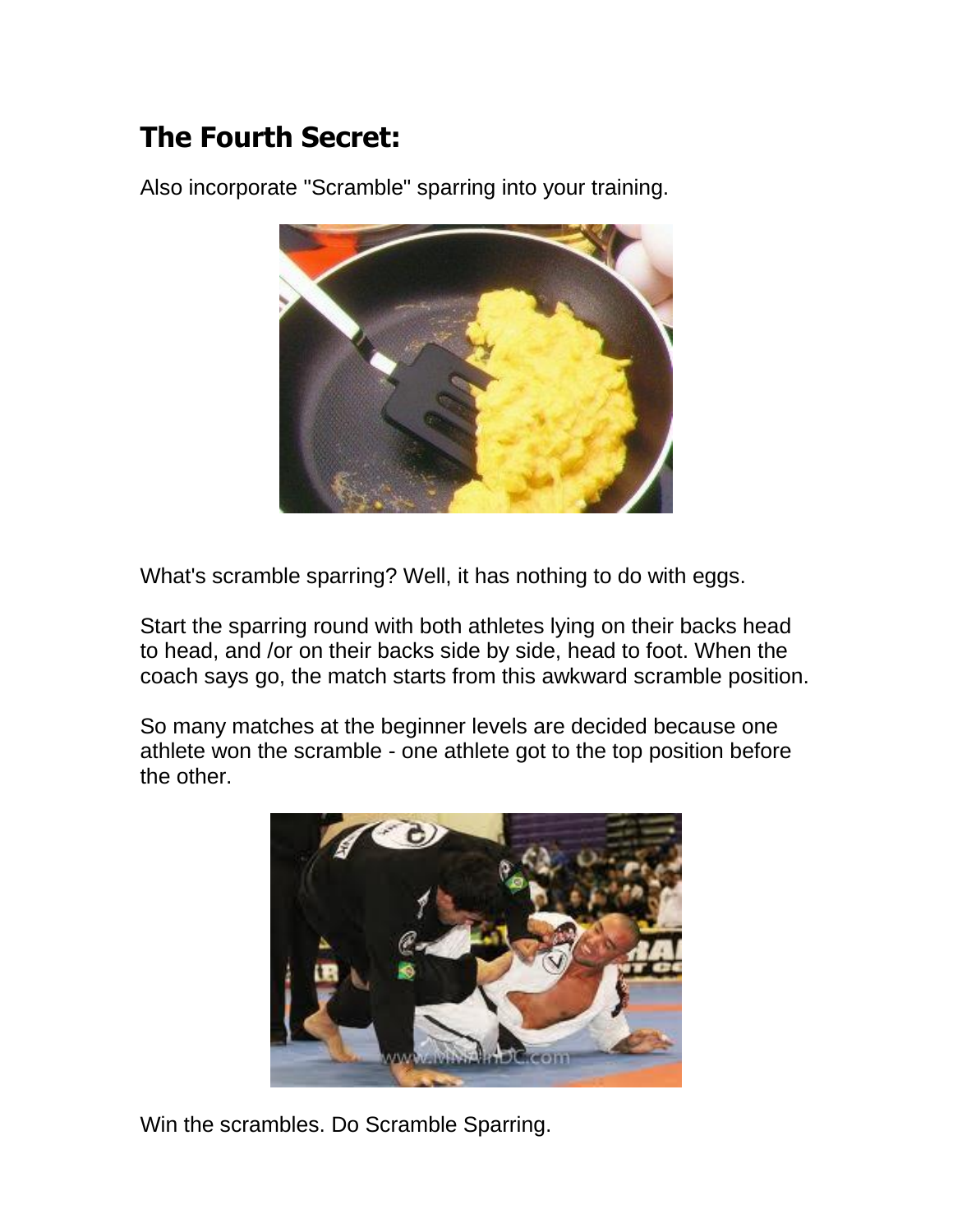## **The Fifth Secret:**

Start your match out fast.



Many competitors look to start slowly and get a feel for their competitor. They get grips, move around a bit, try to feel how strong their competitor is. Maybe they go out of bounds and come back in. Because you know exactly what techniques you want to use on your feet, you don't need to wait. Get right after your opponent and into your game before your opponent is ready.



If you can hit a takedown right out of the gate and be up 2-0, you dramatically increase your chance of winning.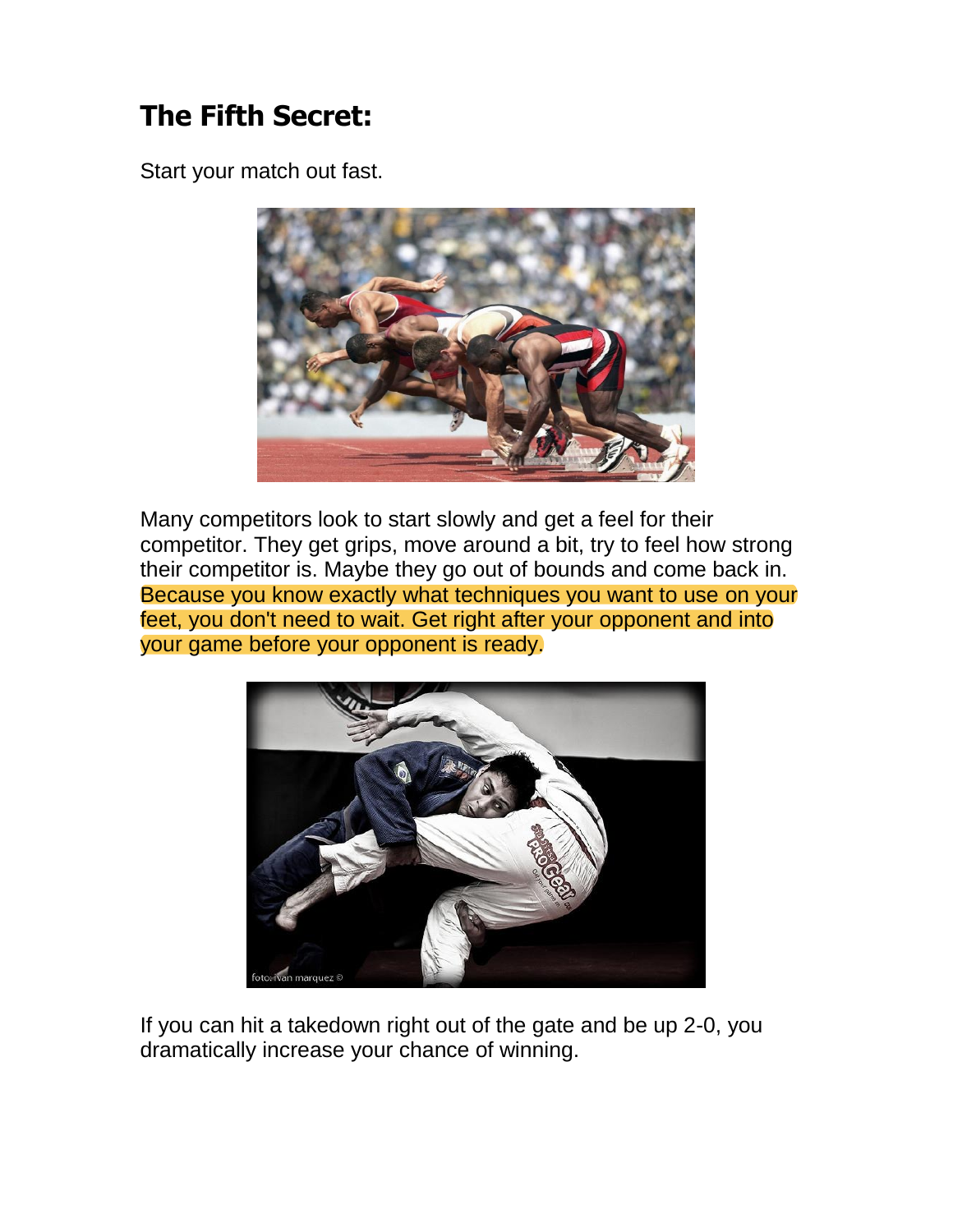## **The Sixth Secret:**

Keep your hips low.



Athletes bridge differently in training than they do in competition. You might find yourself on top in side control or half guard and feel pretty comfortable. But in competition you are more likely for your opponent to use his "berserk" energy and hit you with a powerful bridge unlike anything that you have ever felt in training.

What a waste, spending energy to get to a dominant position and then getting reversed just because your let your center of gravity get too high.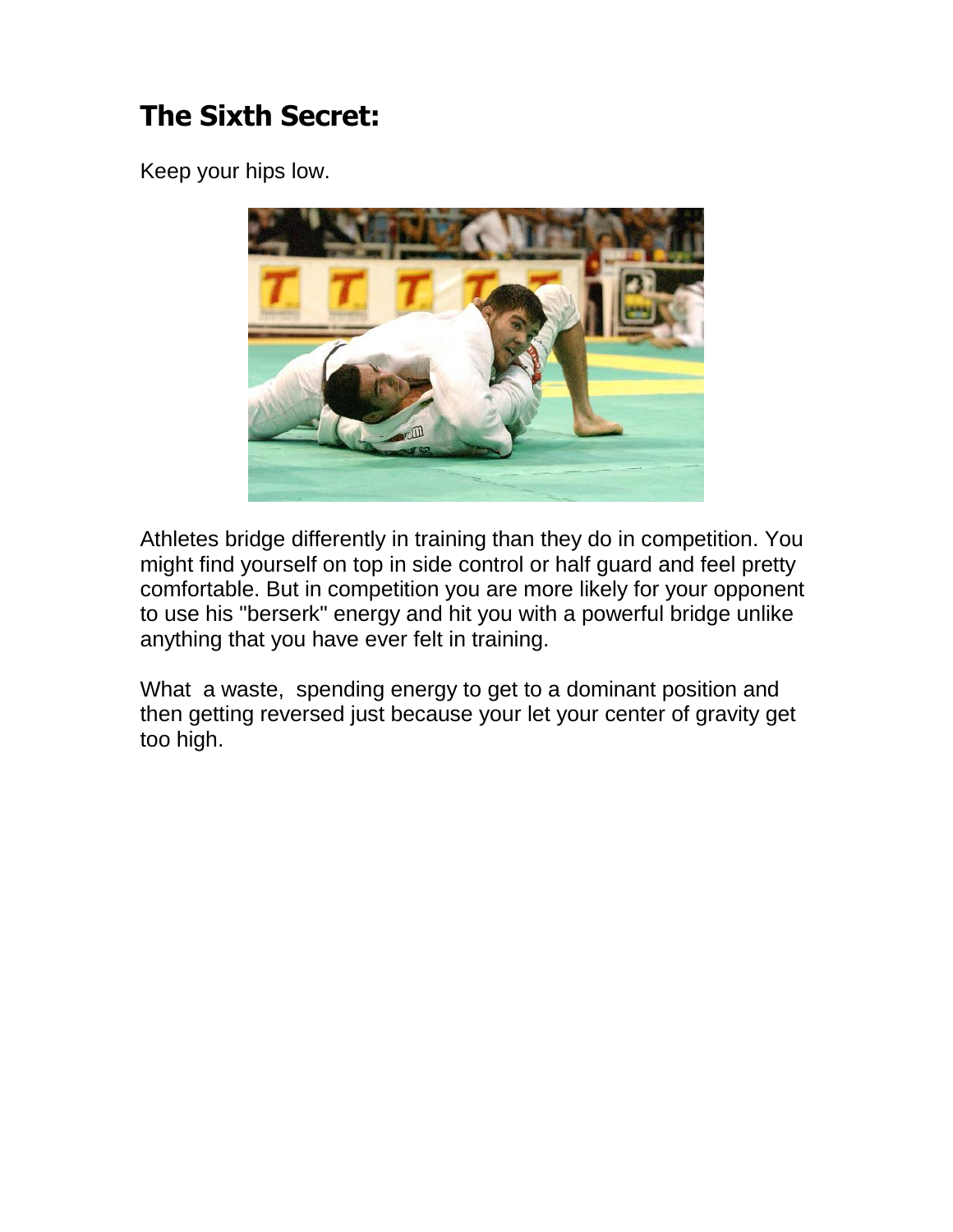## **The Seventh Secret:**

Never concede the pass (or other position).



A common mistake by beginners is to give up or concede the pass when the opponent has 99 % completed the pass. Don't quit now! Your opponent has to settle in and stabilize the position for three seconds. Use this time to recover your guard, even if only partially.

The same goes for any position. If your opponent mounts you, escape immediately. If they don't stabilize the position for three seconds, they do not get the points. Also, it's usually easier to escape a position immediately, when your opponent hasn't yet settled in and gotten their balance.

Be stingy with giving up points. It could make all the difference in the match.

Concede nothing.

### **Additional Tips:**

8. Have a Competition Gear Checklist of equipment and clothing, food and drink, and directions to the competition. Bring extras of most equipment.

9. Don't lose vigilance near the edges of the mat. The action stops when the referee says it does. If you let up because you are near the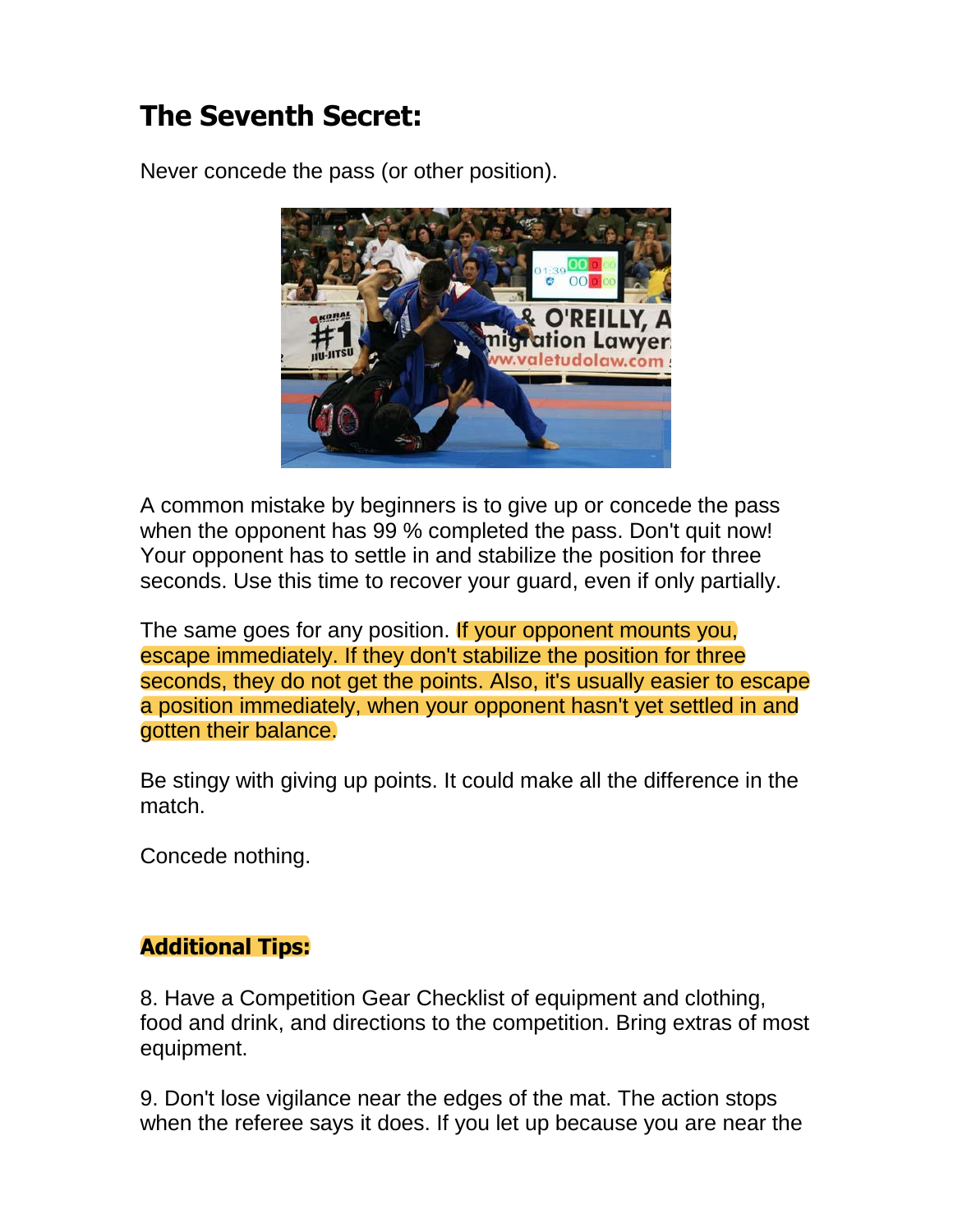out of bounds and your opponent keeps going, you might give up an easy takedown because you were being polite. Compete hard until the referee says stop.

10. Do not overly concern yourself with cutting weight. Compete at a weight that you can comfortably make and focus your attention on your performance.

11. Understand the rules of the tournament. Know what techniques are not allowed in your division. You do not want to lose by unnecessary disqualification.

12. Exhale. You don't want to hold your breath when competing. And sometimes we can unconsciously mirror our opponent's breath, so if your opponent is holding their breath, you might be doing the same. A deliberate "cleansing" exhale will get you back on track to breathing appropriately.

13. If you must compete with a mouthpiece, then wear one in training. You want to be used to competing with one.

14. Some coaches advocate watching your opponents to pick up on their game plans. This could be helpful, but make sure this doesn't cause you too much anxiety. After all, you want to focus on your own game plan, remember?

15. Where is your coach? Can you hear their instructions when you're on the mat?

16. Bring something to pass the time. Sometimes tournaments involve a long day of waiting before you compete.

17. If you find yourself down on points, push the pace. If you're in your guard, then actively force your opponent to make mistakes.

18. Take warm up seriously - wear layers if necessary. Get your heart rate over 100 BPM before the match. Consider using a heart monitor.

19. Keep it business as usual on competition day. Don't eat or drink unusual stuff.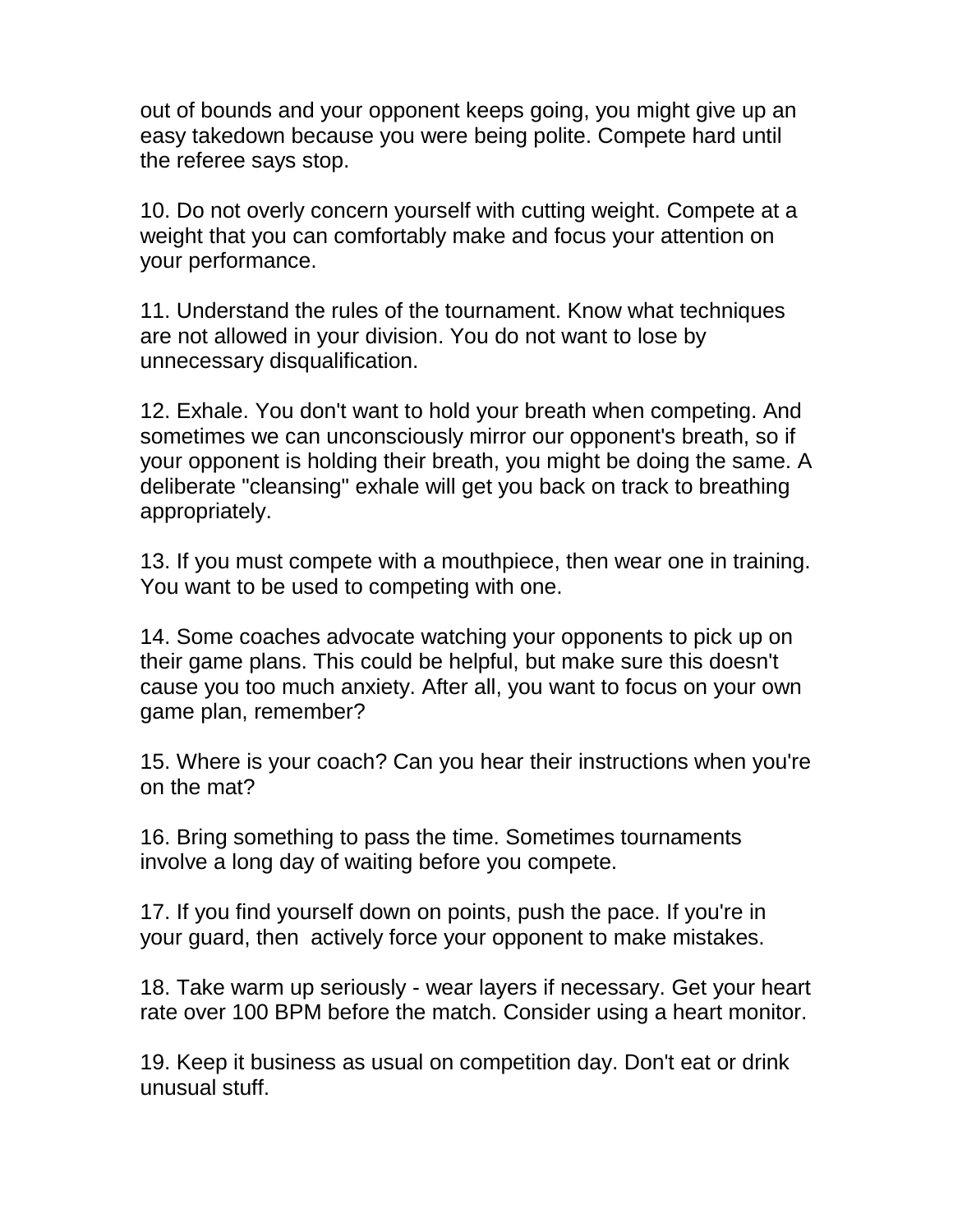20. Hold your position. Remember you need to stabilize your position for three seconds to get your points.

21. Learn to break the closed guard efficiently. Don't exhaust yourself doing so. You still need to pass.

22. Stay positive and keep fighting. Often you're just a tiny effort away from accomplishing your goal, whether breaking the closed guard or completing a pass.

There you have it! Not just seven secrets, but 22 important tips to ensure that you get the most out of your tournament experience.

But there's still one BIG area that you must have nailed down to not only compete at your best, but also to reach your full potential as a grappler and/or martial artist. Of course, I'm talking about [THE MENTAL GAME.](http://fightersconfidence.com/mindset-methods-of-champions-sales-page/)

### **Check Out The Free**

### **Mindset Methods of Champions Guide**